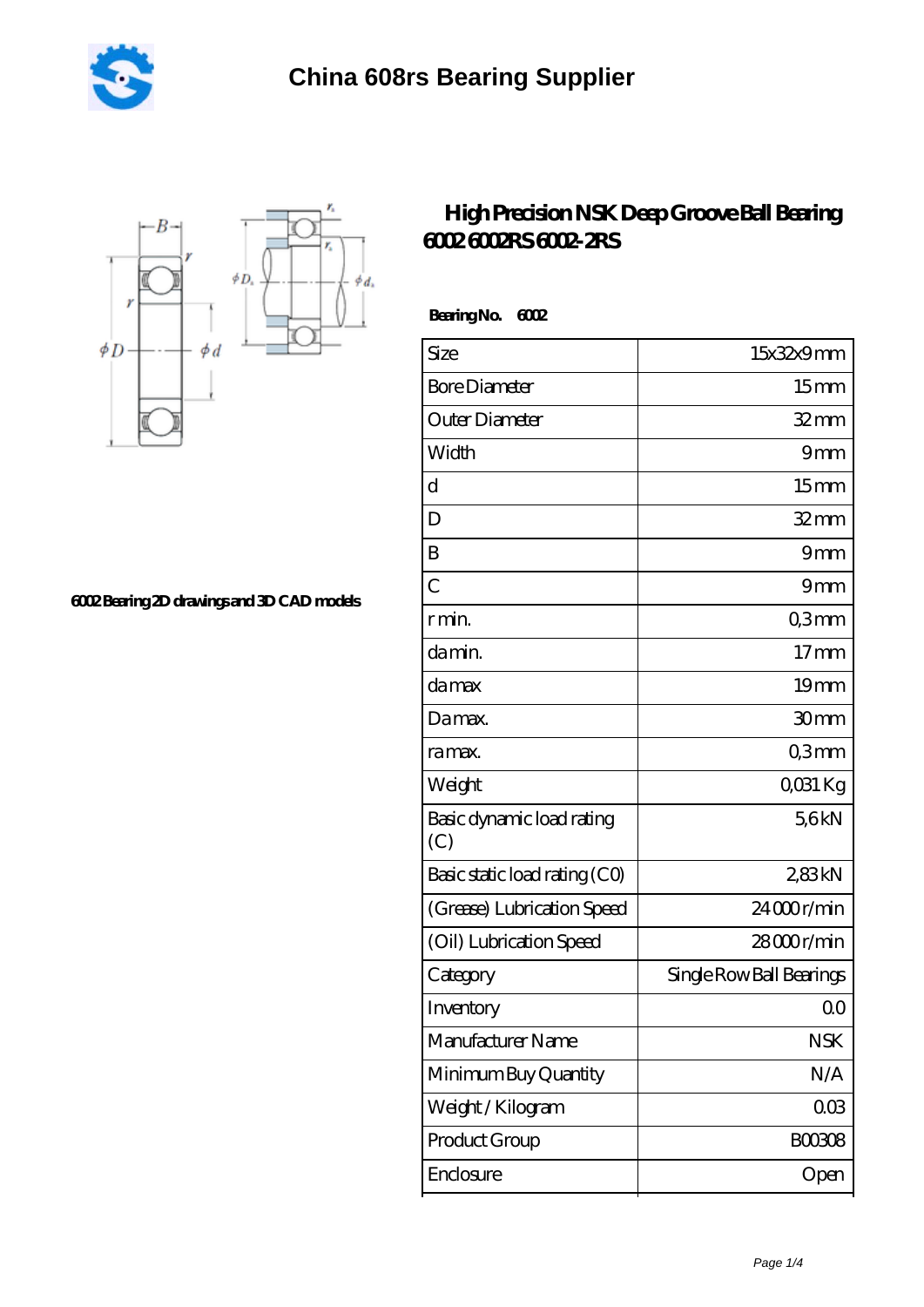

## **[China 608rs Bearing Supplier](https://m.sapuri-i.com)**

| Precision Class                    | ABEC 1   ISO PO                                                                                                                                                                    |
|------------------------------------|------------------------------------------------------------------------------------------------------------------------------------------------------------------------------------|
| Maximum Capacity / Filling<br>Slot | No                                                                                                                                                                                 |
| Rolling Element                    | <b>Ball Bearing</b>                                                                                                                                                                |
| Snap Ring                          | No                                                                                                                                                                                 |
| <b>Internal Special Features</b>   | No                                                                                                                                                                                 |
| Cage Material                      | Steel                                                                                                                                                                              |
| Internal Clearance                 | CO-Medium                                                                                                                                                                          |
| Inch - Metric                      | Metric                                                                                                                                                                             |
| Long Description                   | 15MM Bore; 32MM<br>Outside Diameter; 9MM<br>Outer Race Diameter;<br>Open; Ball Bearing; ABEC 1<br>ISO PO, No Filling Slot; No<br>Snap Ring, No Internal<br><b>Special Features</b> |
| Category                           | Single Row Ball Bearing                                                                                                                                                            |
| <b>UNSPSC</b>                      | 31171504                                                                                                                                                                           |
| Harmonized Tariff Code             | 8482105068                                                                                                                                                                         |
| Noun                               | Bearing                                                                                                                                                                            |
| Keyword String                     | Ball                                                                                                                                                                               |
| Manufacturer URL                   | http://www.nskamericas.co<br>m                                                                                                                                                     |
| Manufacturer Item Number           | 6002                                                                                                                                                                               |
| Weight / LBS                       | 0 <sub>0</sub>                                                                                                                                                                     |
| <b>Bore</b>                        | 0.591 Inch   15 Millimeter                                                                                                                                                         |
| Outside Diameter                   | 1.26Inch   32 Millimeter                                                                                                                                                           |
| Outer Race Width                   | 0.354 Inch   9 Millimeter                                                                                                                                                          |
| bore diameter:                     | $12 \text{mm}$                                                                                                                                                                     |
| closure type:                      | Open                                                                                                                                                                               |
| outside diameter:                  | $28 \text{mm}$                                                                                                                                                                     |
| internal clearance:                | Normal Clearance                                                                                                                                                                   |
| overall width:                     | 8mm                                                                                                                                                                                |
| manufacturer upc number:           | 029176012303                                                                                                                                                                       |
| bore type:                         | Round                                                                                                                                                                              |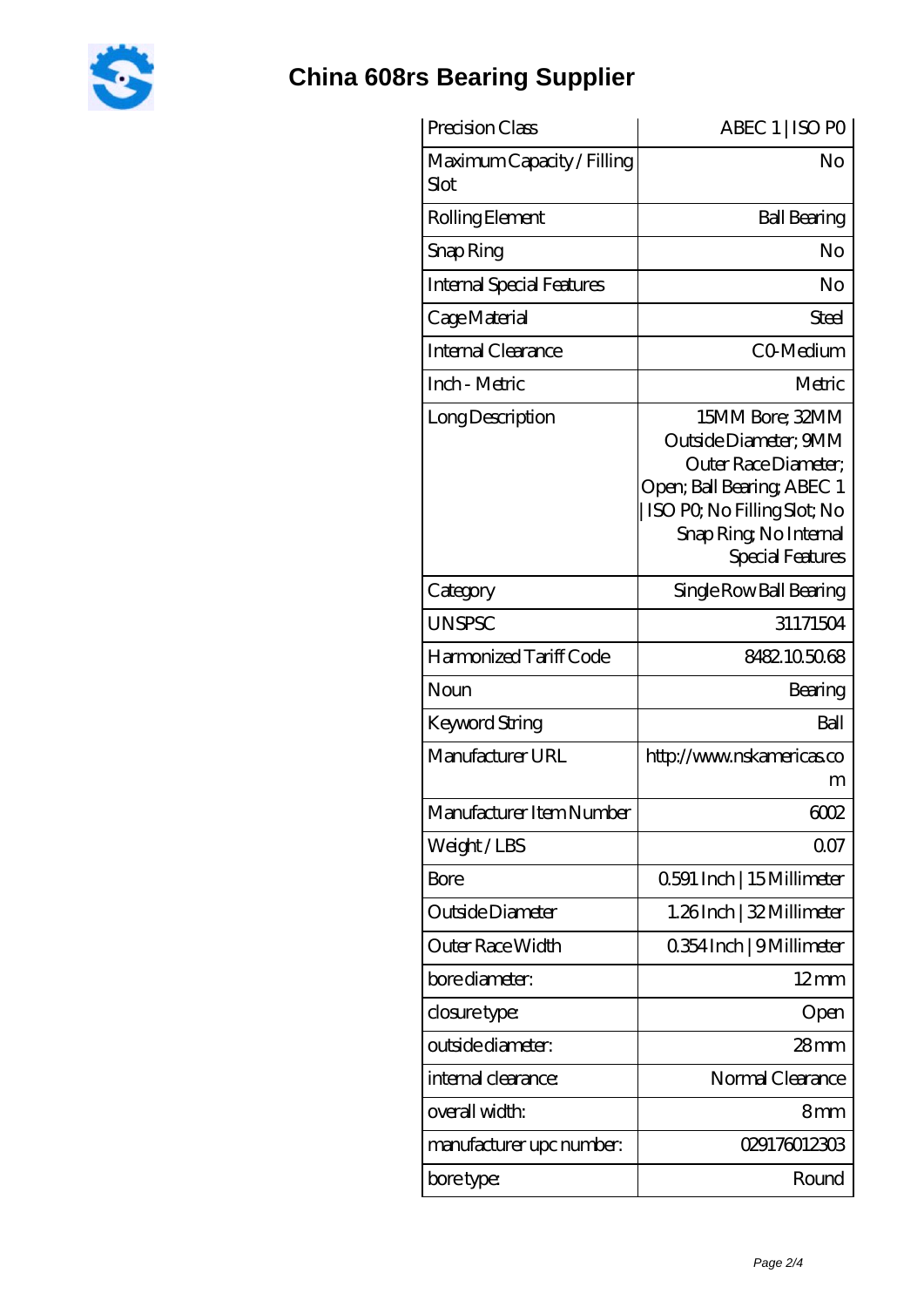

| <b>SRI</b>        | 246            |
|-------------------|----------------|
| hidYobi           | 6002           |
| LangID            | 1              |
| $D_{-}$           | 32             |
| <b>SREX</b>       | 003            |
| $\mathbf{B}$      | 9              |
| damin             | 17             |
| hidTable          | ecat_NSRDGB    |
| Oil rpm           | 28000          |
| <b>SRE</b>        | 252            |
| mass              | 0031           |
| GRS rpm           | 24000          |
| ra                | 03             |
| <b>SRIX</b>       | 0015           |
| $D_a$             | 30             |
| <b>SRIN</b>       | $-0.015$       |
| CO                | 283            |
| fo                | 139            |
| <b>SREN</b>       | $\overline{O}$ |
| DE                | 28.262         |
| Prod_Type3        | DGBB_SR_OT     |
| DA_               | 4762           |
| bomp              | 0              |
| $Z_{-}$           | 9              |
| yobi              | 6002           |
| $C_{\text{conv}}$ | 5600           |
| ALPHA_            | $\overline{O}$ |
| SDM               | 235            |
| $\Gamma$          | 03             |
| <b>KBRG</b>       | 6101           |
| <b>SBRG</b>       | 10             |
| DI                | 18738          |